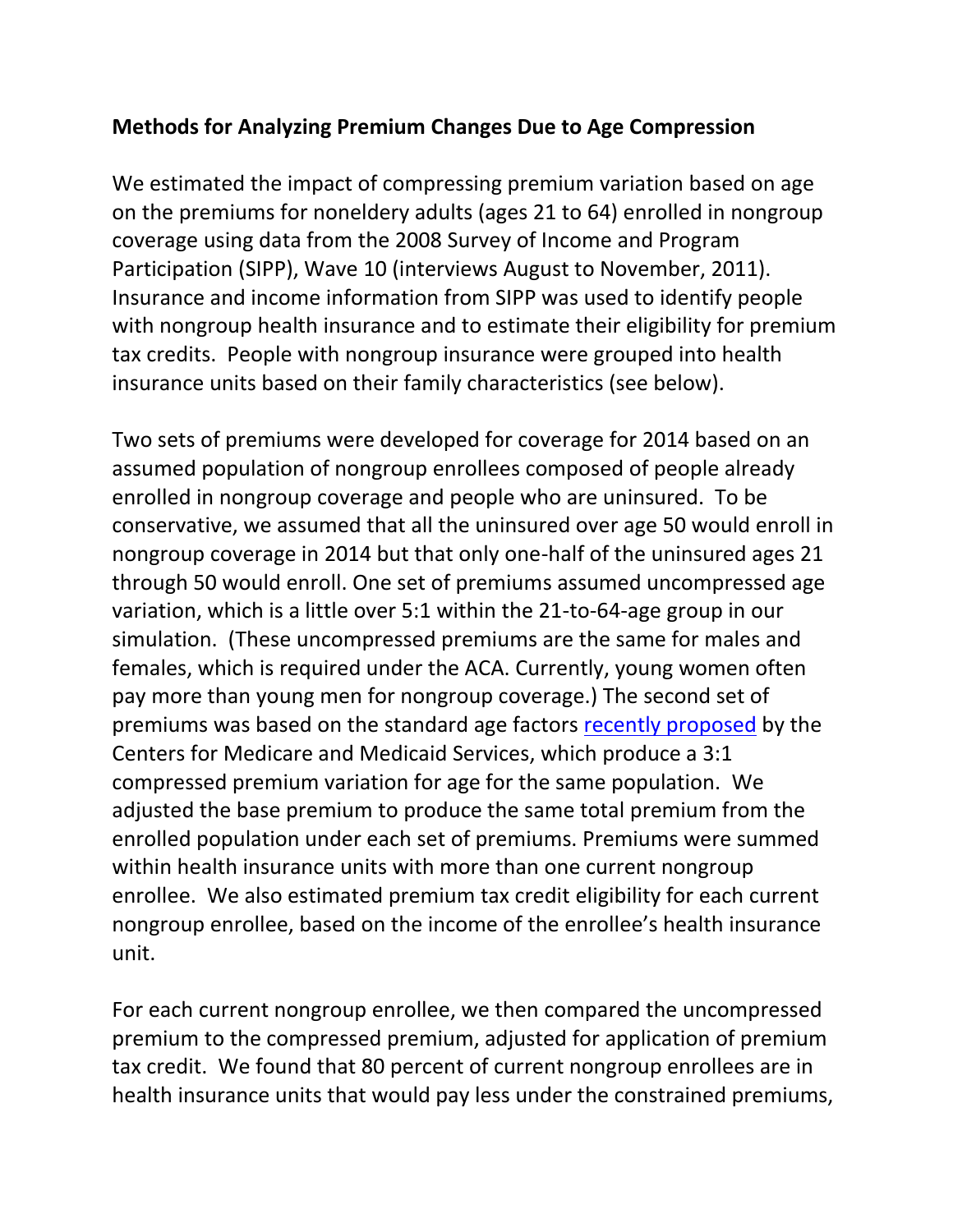adjusted for premium tax credits, than they would under the unconstrained premiums. This occurs because many younger people who would pay more due to the age compression are protected from higher costs by the premium tax credits. All older people would pay less due to the age compression, and many would have their premium costs further reduced by tax credits.

There are several caveats for this analysis. The first is that we assumed the same age and gender composition of enrollees in calculating the uncompressed and compressed premiums. It is likely that there would be a lower proportion of younger enrollees in a market with premiums that are not fully adjusted for age, but it is difficult to know how much enrollment would change, particularly with the availability of premium tax credits and the requirement that people have health insurance. As noted above, we assumed that uninsured over age 50 would enroll at twice the rate as younger uninsured, so our assumed population is weighted toward higher ages. This should produce conservative estimates. A second caveat is that we are looking only at the impact of limiting variation due to age rating. The ACA made many other changes that will change the premiums for nongroup coverage; this simulation focused on the impact of compressing age rating because some have suggested phasing in age compression to reduce rate changes.

We made other assumptions that affect the estimates. Individuals with nongroup coverage who would be eligible for Medicaid if states were to implement the ACA Medicaid expansions (i.e., people with incomes below 138% of poverty) were excluded from the premium change analysis (although they were included in health insurance units for purposes of determining health insurance unit size and income). If we included this group and assumed that all of them would be eligible for Medicaid, the percentage of current nongroup enrollees who would pay less would increase from 80% to about 87%. If we included this group and assumed that none of them would be eligible for Medicaid (although those with incomes above 100% of poverty would be eligible for tax credits), the percentage of people who would pay less would decrease from 80% to 75%. We also excluded people from the premium change analysis who reported